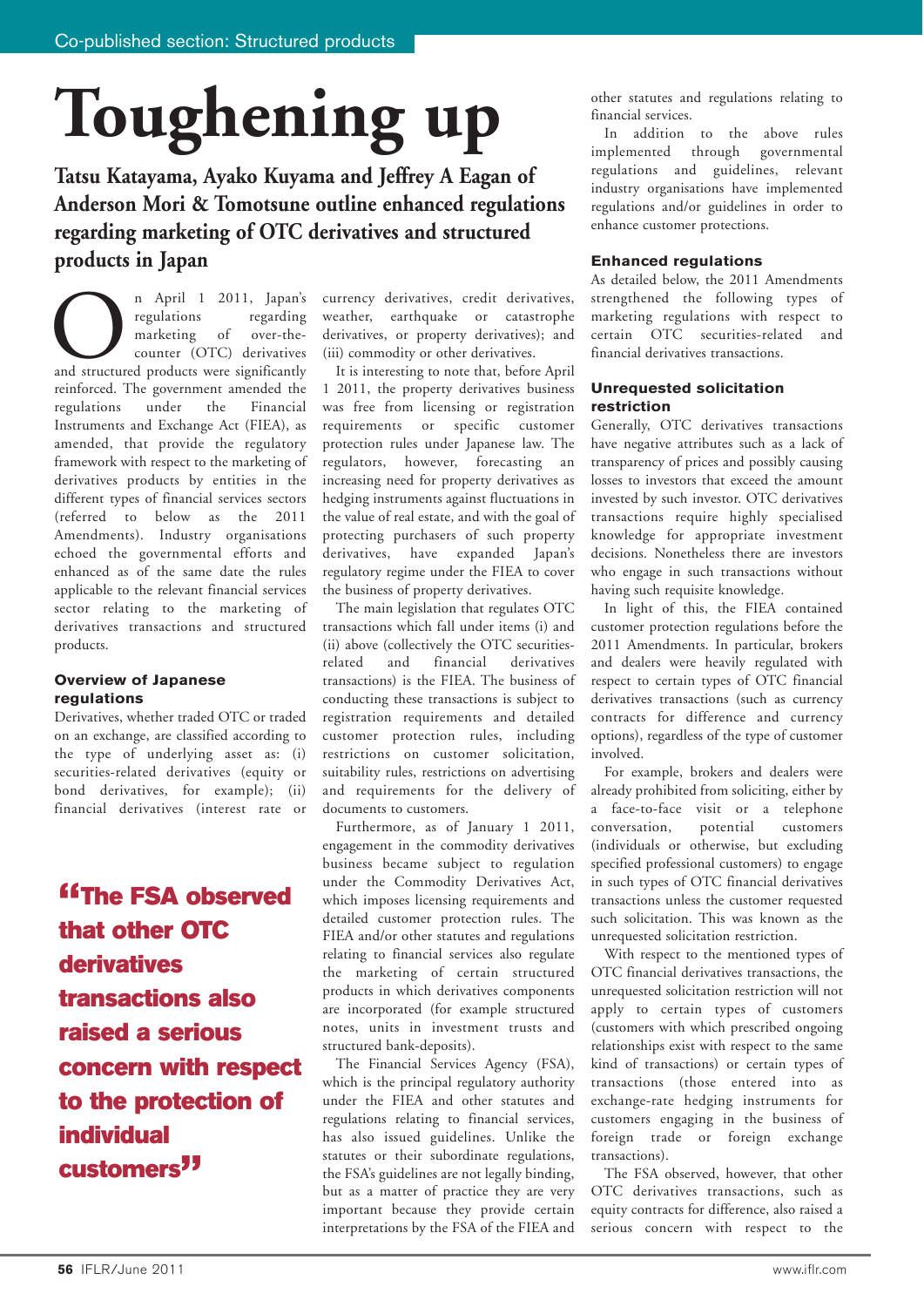### Author biographies

**"The regulators have expanded Japan's regulatory regime under the FIEA to cover the business of property derivatives"**



#### **Tatsu Katayama, partner**

Tatsu Katayama's areas of expertise are international banking, finance and securities matters with a particular emphasis on structured finance, financial derivatives and other complex financial transactions. He has been instrumental in structuring innovative transaction schemes and regularly advises investment banks, asset managers and investment vehicles such as TMKs (special purpose companies) and J-Reits in relation to real property acquisition, development and financing. Mr Katayama has served as the Director of International Affairs of the Japan Federation of Bar Associations and is a graduate of

the University of Tokyo and the University of Pennsylvania. He is admitted to practise law in Japan and New York.



### **Ayako Kuyama, associate**

protection of individual customers. In response to such, and in order to ensure appropriate customer protection, the 2011 Amendments broadened the scope of the unrequested solicitation restriction to cover all OTC securities-related and financial derivatives transactions where the potential customers are individuals (excluding specified professional customers).

With respect to the newly-covered transactions, the restriction will not apply to certain types of customers (those with which prescribed ongoing relationships exist with respect to the same kind of transactions) or certain types of transactions (stock call options granted by individual customers under which such stock is provided to the option holder as collateral, for example).

### **Other enhanced regulations**

As with the unrequested solicitation restriction, under the 2011 Amendments the scope of other marketing regulations also expanded to cover all OTC securitiesrelated and financial derivatives transactions with individual customers (excluding specified professional customers).

For example, under the 2011 Amendments, brokers and dealers are generally prohibited from soliciting an individual customer to engage in any OTC securities-related and financial derivatives transaction without first confirming whether the customer wishes to be solicited, or after such customer has indicated that he/she will not engage in such transaction or does not wish to be solicited. The 2011 Amendments also impose heavy requirements on brokers and dealers to deliver extensive disclosure

Ayako Kuyama works primarily in the field of financial regulatory issues, derivatives, structured finance and various issues relating to trust laws and other financial transactions. With respect to her work in derivatives, she advises on a variety of issues relating to financial products and structured finance products that incorporate derivatives. She also provides advice on regulation and other issues relating to structuring, documentation, and handling of defaults and disputes relating to such derivatives. Ms Kuyama has advised on establishing and licensing procedures of companies engaging in derivatives and

on the investor protection regulations relating to marketing derivatives. She received an LLB and an LLM from The University of Tokyo and has served as a lecturer at The University of Tokyo School of Law. She is admitted to practise law in Japan.



### **Jeffrey A Eagan, foreign legal associate**

Jeffrey A Eagan works on a wide range of insurance and financial regulatory matters as well as financial transactions. His experience includes handling regulatory issues relating to derivatives and transactions that include such financial products. Mr Eagan received a JD from the George Mason University School of Law and an LLM from the Temple University Beasley School of Law. He is admitted to practise law in Virginia.

statements to individual customers with respect to all OTC securities-related and financial derivatives transactions, with some exceptions.

### **Enhanced regulation of industry organisations**

The 2011 Amendments did not change the regulations regarding OTC securitiesrelated and financial derivatives transactions entered into with nonindividual customers. The reasons for this distinction are that, as compared to individual customers, non-individual customers are considered to have the knowledge necessary to make appropriate investment decisions, and non-individual customers would have wide-ranging needs for OTC derivatives transactions as hedging instruments.

With respect to currency options, the FIEA already imposed quite strict requirements before the 2011 Amendments, even where customers were non-individuals. This remains the same after the implementation of the amendments because there are still many problematic issues.

In addition, the 2011 Amendments did not change the regulations regarding structured notes or units in investment trusts which are complex and similar to OTC derivatives transactions or which are highly-leveraged, or structured bank deposits that incorporate derivatives transactions, regardless of the types of customers. This is because, as compared to OTC derivatives transactions, such products do not cause losses exceeding investment amounts to investors, and there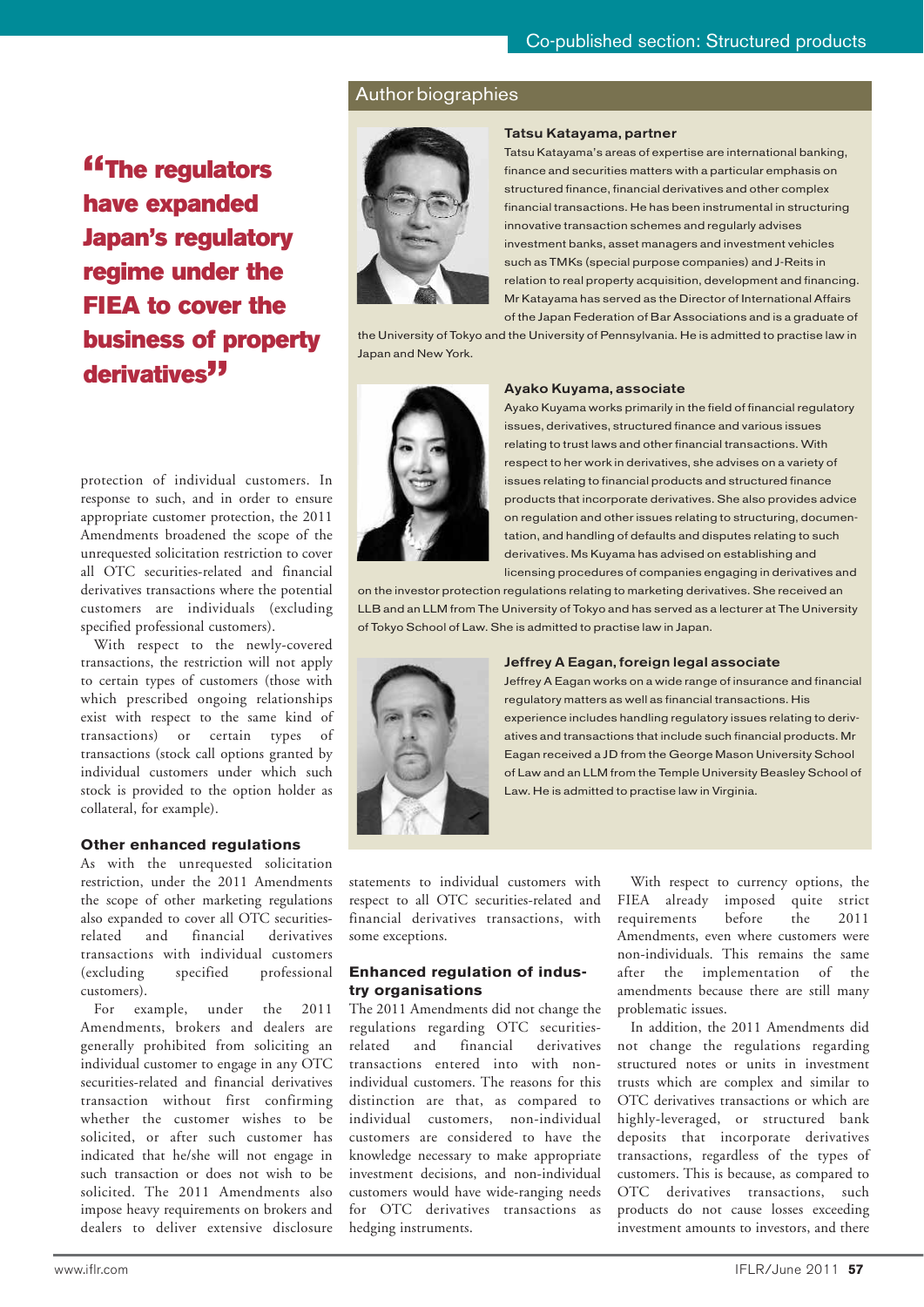## ANDERSON MORI & TOMOTSUNE



**Principal Practice Areas** Corporate / M&A **Dispute Resolution Banking & Finance Capital Markets Structured Finance** Project Finance / PFI Derivatives Intellectual Property Labor & Employment Antitrust & Competition Taxation **Bankruptcy & Insolvency China Practice** 



Anderson Mori & Tomotsune is among the largest and most international law firms in Japan offering full corporate services. We provide our global corporate clients with effective and timely solutions to critical legal issues of any kind.

In response to the increasingly complex and varied legal needs of our international clients, we have grown significantly over the recent years to approximately 310 Japanese attorneys and 10 foreign attorneys, augmenting both the breadth and depth of expertise of our practice.

Our Beijing office provides comprehensive legal services to clients around the world with respect to China and China-related matters.



Tokyo Office Izumi Garden Tower, 6-1, Roppongi 1-chome, Minato-ku, Tokyo 106-6036 Japan http://www.amt-law.com/en

Beijing Office Beijing Fortune Bldg., Room 809, No. 5, Dong San Huan Beilu, Chao Yang Qu, Beijing 100004 China http://www.amt-law.cn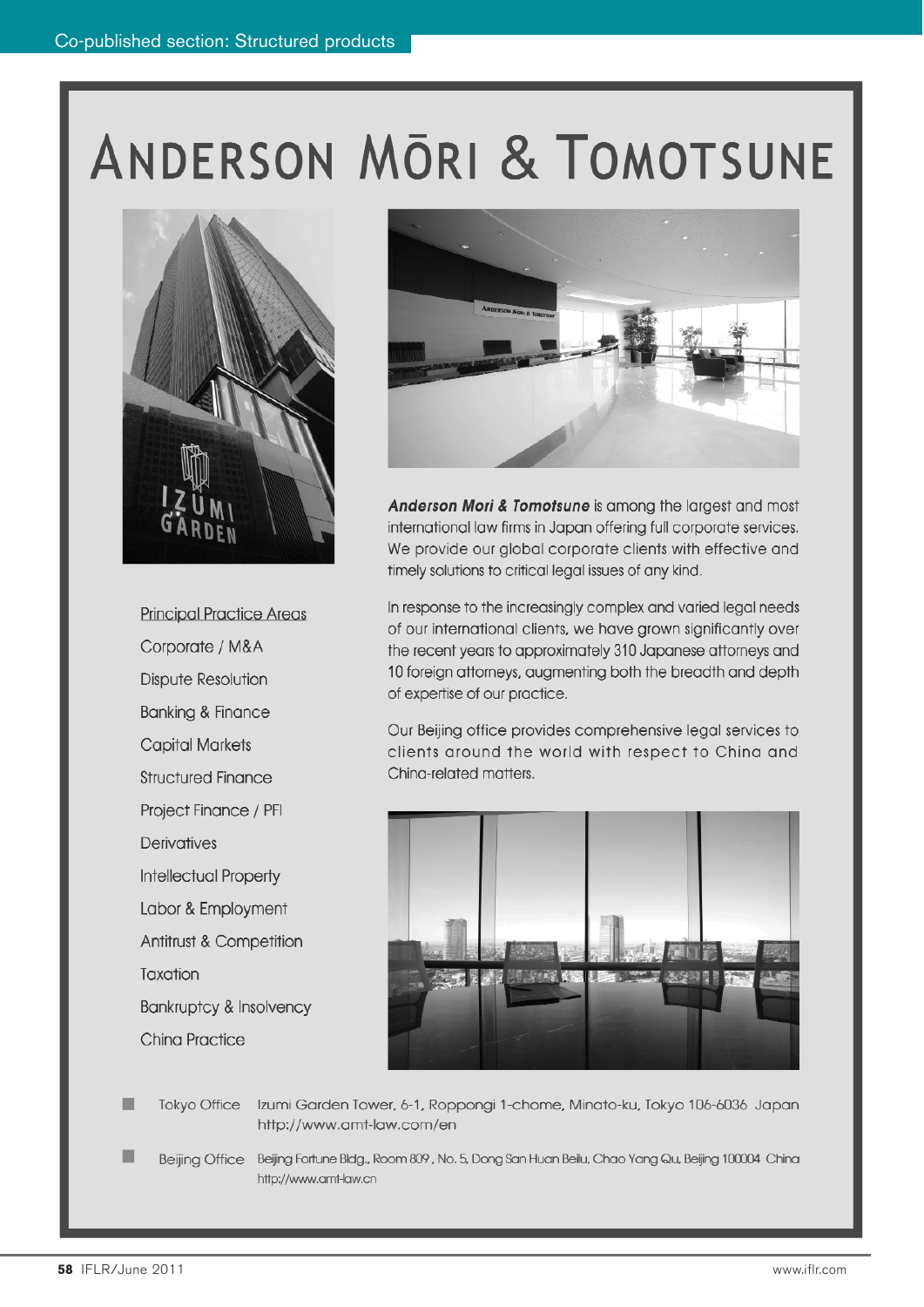have been fewer problems regarding methods of solicitation.

There remained, however, some problematic practices which were not fully addressed by the 2011 Amendments with respect to OTC securities-related and financial derivatives transactions and structured products. Newly-implemented rules of industry organisations were intended to bridge this gap. Namely, in order to enhance customer protection, the relevant industry organisations – Japan Securities Dealers Association (JSDA), The Investment Trusts Association, Japan (ITA) and The Financial Futures Association of Japan (FFAJ) – implemented new regulations with respect to such transactions or products by which their respective members must abide.

Because these regulations are tailored to reflect the different practices of the relevant industry and transactions/products, there is some variation in them. In addition, the Japanese Bankers Association (JBA) has implemented new guidelines for its member banks with respect to structured bank-deposits that incorporate derivatives transactions.

The features of such self-imposed regulations and the JBA's guidelines are summarised below.

### **Reasonable basis suitability rules**

The JSDA has newly adopted so-called reasonable-basis suitability rules under its self-imposed regulations. This is a different concept from the consumer-specific suitability rules concepts of which are considered to be already adopted in the FIEA and other statutes and regulations relating to financial services. Under the latter rules, brokers and dealers must not solicit customers who are not suitable for the relevant transactions/products in light of their knowledge, experience, wealth and purpose of executing/purchasing such transactions/products of such customers, and must explain the salient features of such transactions/products to the customers in such manner and level that can be understood by the customers in light of their knowledge, experience, wealth and purpose of executing/purchasing such transactions/products.

By contrast, under the reasonable-basis suitability rules adopted by the JSDA, brokers and dealers must first consider whether they may solicit any of their customers with respect to new transactions/products. They are prohibited from executing with or selling to the customers of such transactions/products

### Summary of Regulations

**OTC securitiesrelated and financial derivatives transactions**

**Complex structured notes, complex units and highly-leveraged**

**units**

### **Individual customers**

Enhanced regulations through the FIEA and the self-imposed regulations of the JSDA and/or the FFAJ including:

- unrequested solicitation restriction;
- reasonable basis suitability rules;
- delivery to customers of documents for forewarning purposes; and
- confirmation by customers.

Enhanced regulations through the self-imposed regulations of the JSDA and/or the ITA including:

- 
- reasonable basis suitability rules;
- criteria of commencing solicitation;
- delivery to customers of documents for forewarning purposes; and
- confirmation by customers.

Enhanced regulations through the self-imposed regulations of the JSDA and/or the FFAJ

**Non-individual customers**

- including: • reasonable basis suitability rules;
- delivery to customers of documents for forewarning purposes; and
- confirmation by customers.

Enhanced regulations through the self-imposed regulations of the JSDA and/or the ITA including:

- reasonable basis suitability rules;
- delivery to customers of documents for forewarning purposes; and
- confirmation by customers.

unless they can reasonably assume that at least some of the potential customers would be suitable to execute/purchase such transactions/products, in light of the nature of, and risks involved in, such transactions/products.

The ITA also implemented similar reasonable basis suitability rules which are applicable to managers of investment trusts with respect to the self-solicitation of units in new investment trusts that such managers administer.

The JBA adopted similar rules in its guidelines, which are applicable to member banks with respect to their handling of new types of structured bank deposits.

### **Criteria of commencing solicitation**

The JSDA's self-imposed regulations provide that, in order to solicit individual customers (excluding specified professional investors) who have not requested such solicitation for certain financial products, brokers and dealers must first set forth criteria of commencing such solicitation (for example the customer's age, trading experience, asset status, purposes and policies of investment). The brokers and dealers are prohibited from commencing such solicitation unless the customers satisfy such criteria.

The financial products at issue are (i)

structured notes which are complex and similar to OTC derivatives transactions – such as so-called knock-in type notes; (ii) units in investment trusts which are complex and similar to OTC derivatives transactions (units in investment trusts which have the same economic features as complex structured notes by investing therein); and (iii) units in investment trusts which are unlisted and highly-leveraged.

The ITA also established similar regulations which are applicable to managers of investment trusts with respect to the self-solicitation of the complex units or the highly-leveraged units in investment trusts that such managers administer.

In addition, the JBA also adopted similar rules in its guidelines which are applicable to member banks with respect to their solicitation of complex structured bankdeposits.

### **Delivery of documents for forewarning**

Under the FIEA and/or other statutes and regulations relating to financial services, in order to enter into with customers (regardless of whether they are individuals, but excluding specified professional investors) OTC securities-related and financial derivatives transactions, or sell to such customers complex structured notes, complex units or highly-leveraged units,